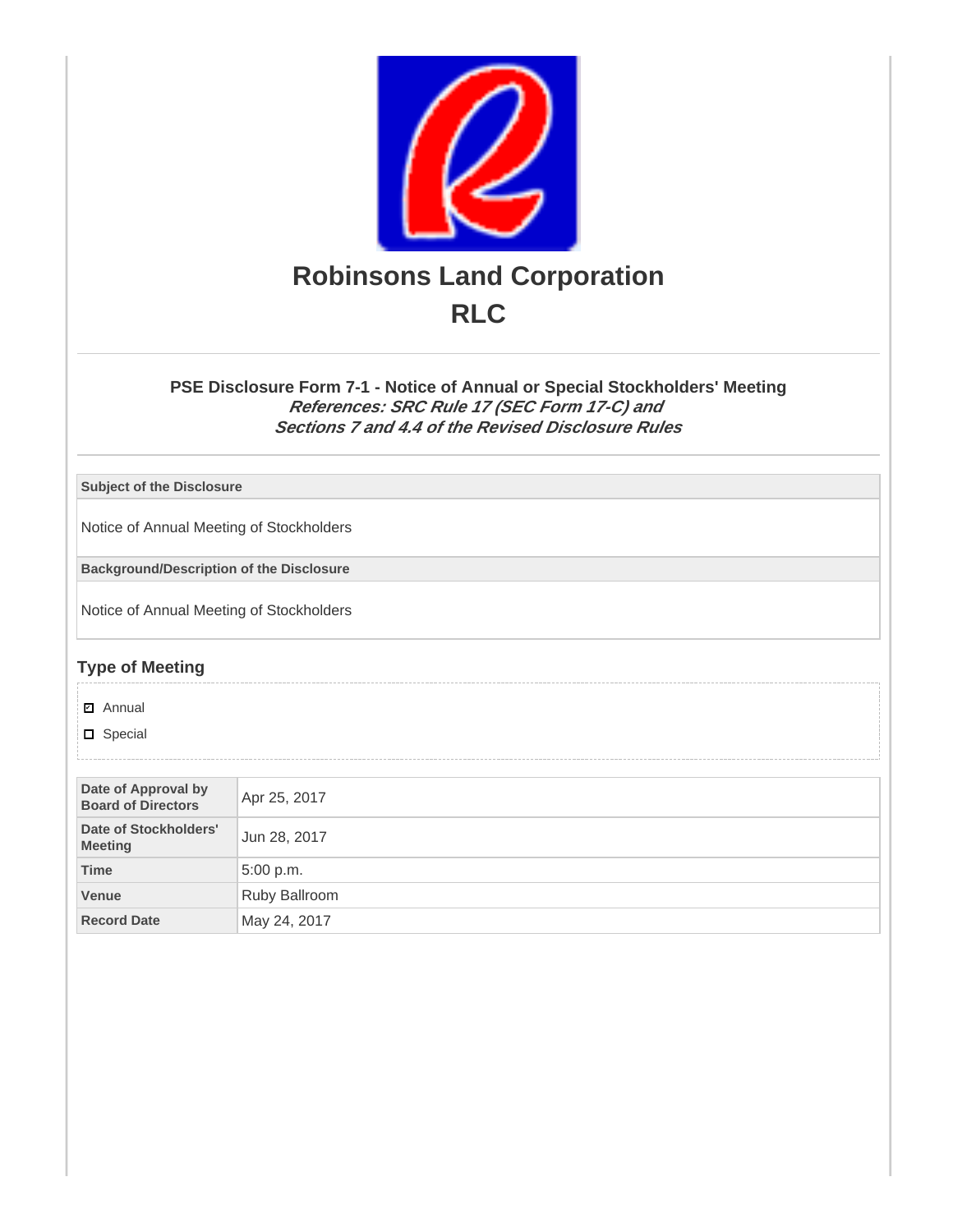| The Agenda for the meeting is as follows:<br>1. Proof of notice of the meeting and existence of a quorum.<br>2. Reading and approval of the minutes of the Annual Meeting of the Stockholders held on March<br>9, 2016.<br>3. Presentation of annual report and approval of financial statements for the preceding year.<br>Agenda<br>4. Election of Board of Directors.<br>5. Appointment of External Auditor.<br>6. Ratification of all acts of the Board of Directors and its committees, officers and management<br>since the last annual meeting.<br>7. Consideration of such other matters as may properly come during the meeting.<br>8. Adjournment.<br><b>Inclusive Dates of Closing of Stock Transfer Books</b> |     |                            |  |  |
|---------------------------------------------------------------------------------------------------------------------------------------------------------------------------------------------------------------------------------------------------------------------------------------------------------------------------------------------------------------------------------------------------------------------------------------------------------------------------------------------------------------------------------------------------------------------------------------------------------------------------------------------------------------------------------------------------------------------------|-----|----------------------------|--|--|
|                                                                                                                                                                                                                                                                                                                                                                                                                                                                                                                                                                                                                                                                                                                           |     |                            |  |  |
| <b>Start Date</b>                                                                                                                                                                                                                                                                                                                                                                                                                                                                                                                                                                                                                                                                                                         | N/A |                            |  |  |
| <b>End Date</b>                                                                                                                                                                                                                                                                                                                                                                                                                                                                                                                                                                                                                                                                                                           | N/A |                            |  |  |
| <b>Other Relevant Information</b>                                                                                                                                                                                                                                                                                                                                                                                                                                                                                                                                                                                                                                                                                         |     |                            |  |  |
| Please see attached Explanation of agenda items for stockholders' approval.                                                                                                                                                                                                                                                                                                                                                                                                                                                                                                                                                                                                                                               |     |                            |  |  |
| Filed on behalf by:                                                                                                                                                                                                                                                                                                                                                                                                                                                                                                                                                                                                                                                                                                       |     |                            |  |  |
| <b>Name</b>                                                                                                                                                                                                                                                                                                                                                                                                                                                                                                                                                                                                                                                                                                               |     | Rosalinda Rivera           |  |  |
| <b>Designation</b>                                                                                                                                                                                                                                                                                                                                                                                                                                                                                                                                                                                                                                                                                                        |     | <b>Corporate Secretary</b> |  |  |
|                                                                                                                                                                                                                                                                                                                                                                                                                                                                                                                                                                                                                                                                                                                           |     |                            |  |  |